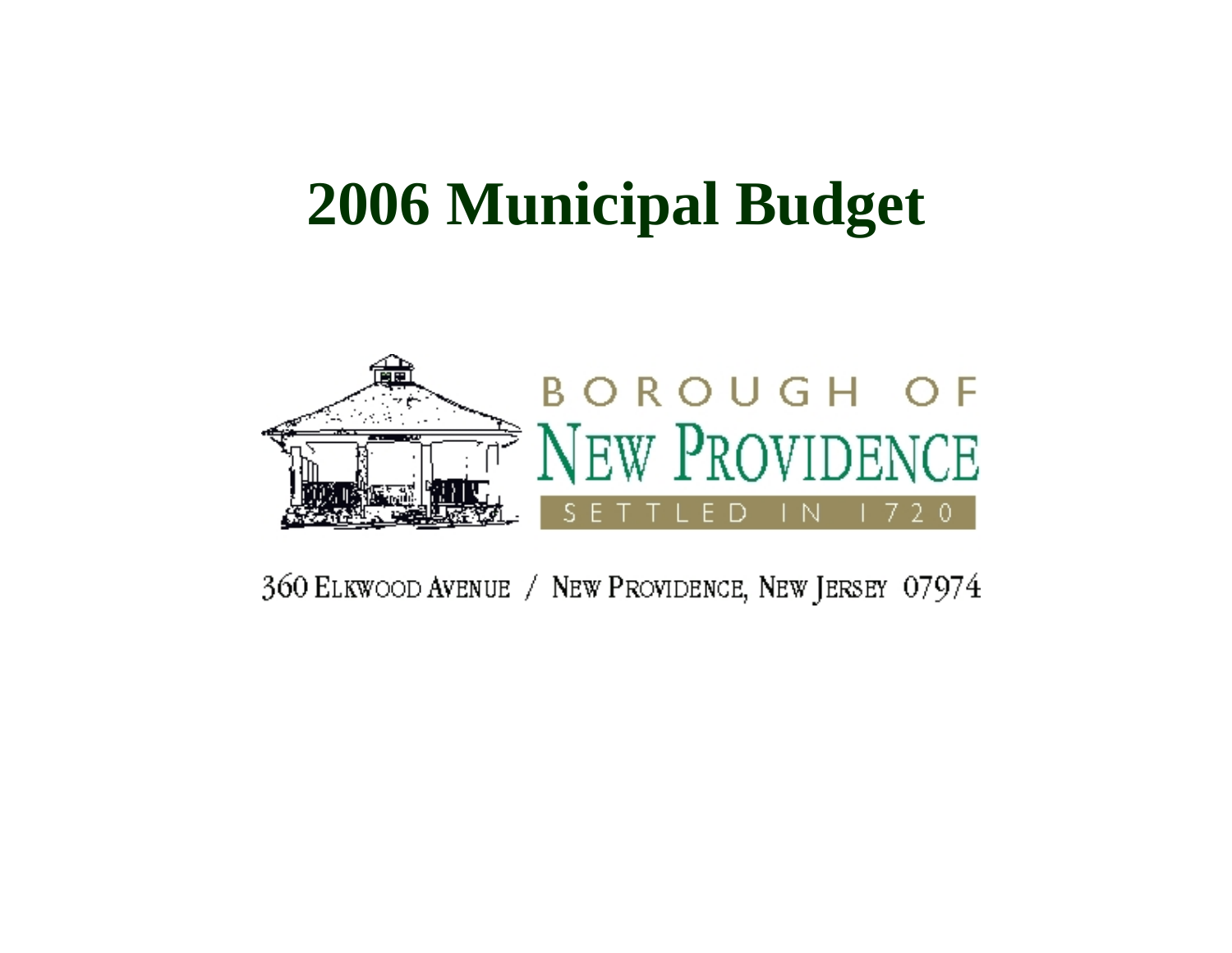## **Overview**

**By law in the state of New Jersey, the Borough of New Providence must collect taxes on the assessed valuation of your property. However also by law, the Borough has direct control over the Municipal portion only.**

**The school tax is the result of the passage of the annual school budget by the voters on April 18.** 

**The county tax is the result of the passage of the County budget by the Freeholders of Union County in Elizabeth.**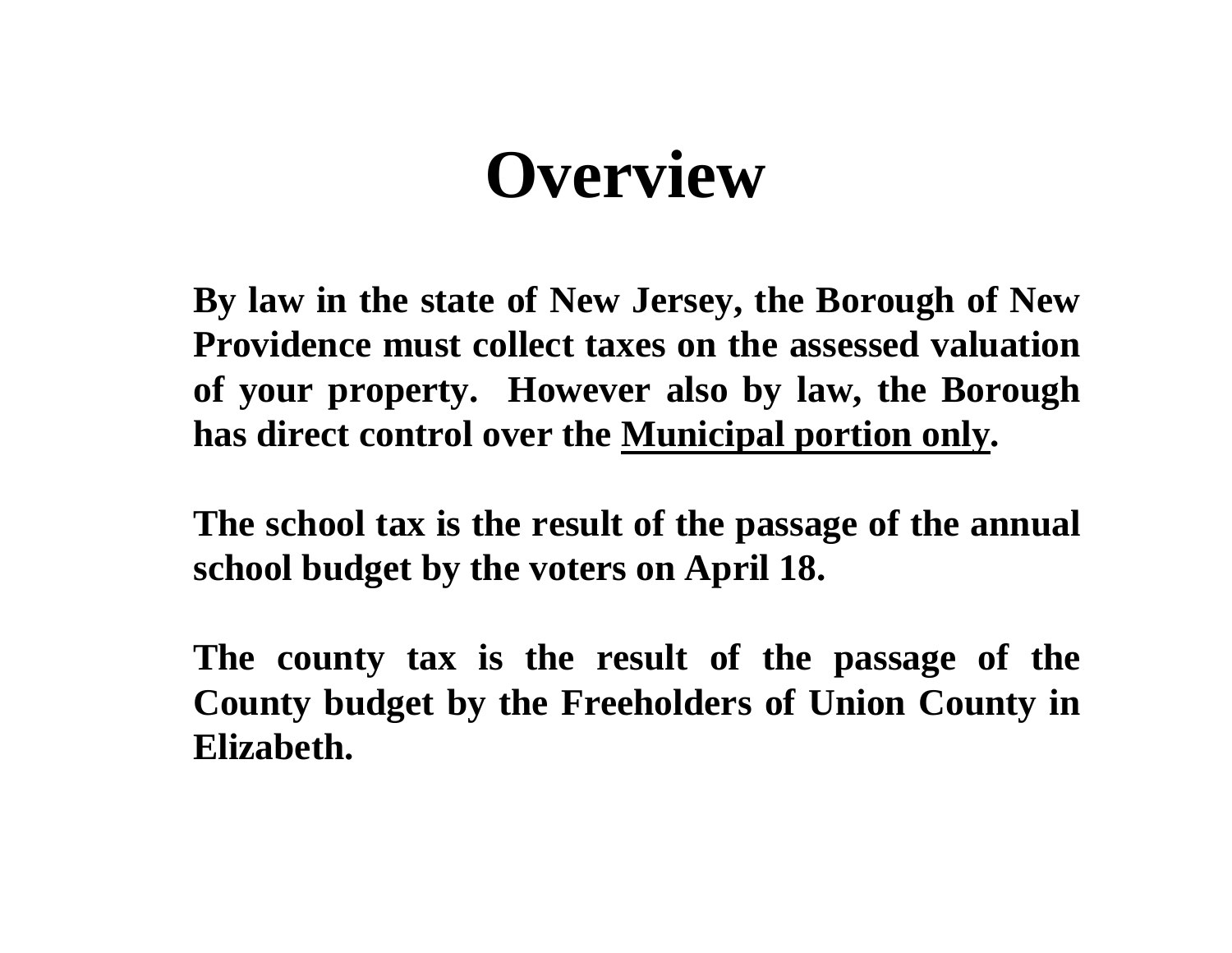# **Summary**

**New Providence continues to face financial challenges:**

- **Declining commercial and industrial ratables due to state tax appeals**
- **Reduced state aid**
- **Rising contractual personnel costs**
- **Rising garbage disposal & utility costs**
- **Increased pension and health insurance liabilities**

**The 2005 Municipal Tax rate was held to a 4.83% from 2005 levels, despite these cost increases.**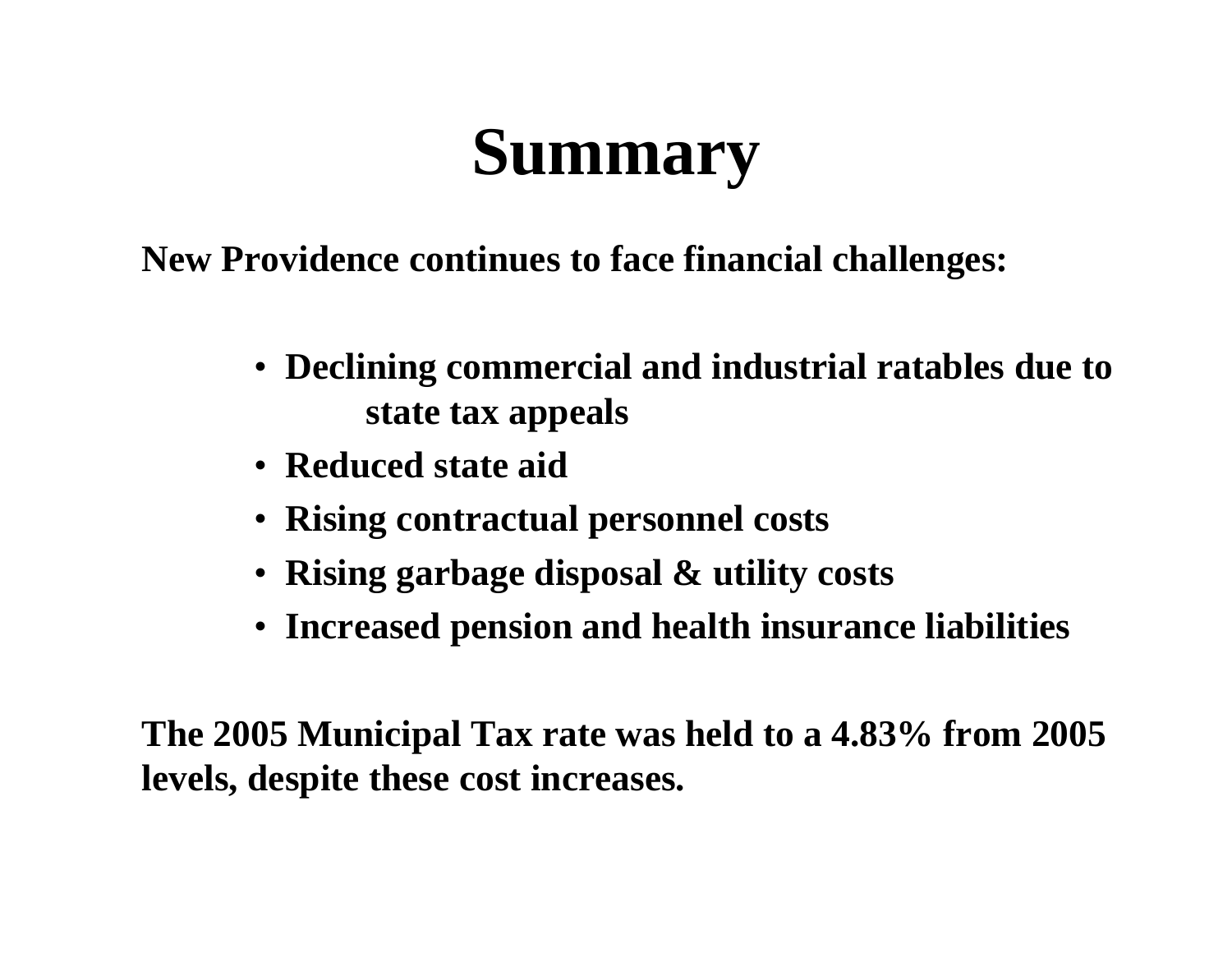# **Objectives**

**The 2006 budget maintains all municipal services at current levels.** 

**The Borough is seeking the cooperation of all residents to comply with the state-mandated recycling laws. All residents who recycle help to reduce tax dollars by avoiding landfill disposal costs.**

**The Mayor and Council continue to explore opportunities to reduce operating costs and overhead without jeopardizing services. We have succeeded in the past and will continue with vigor for the future.**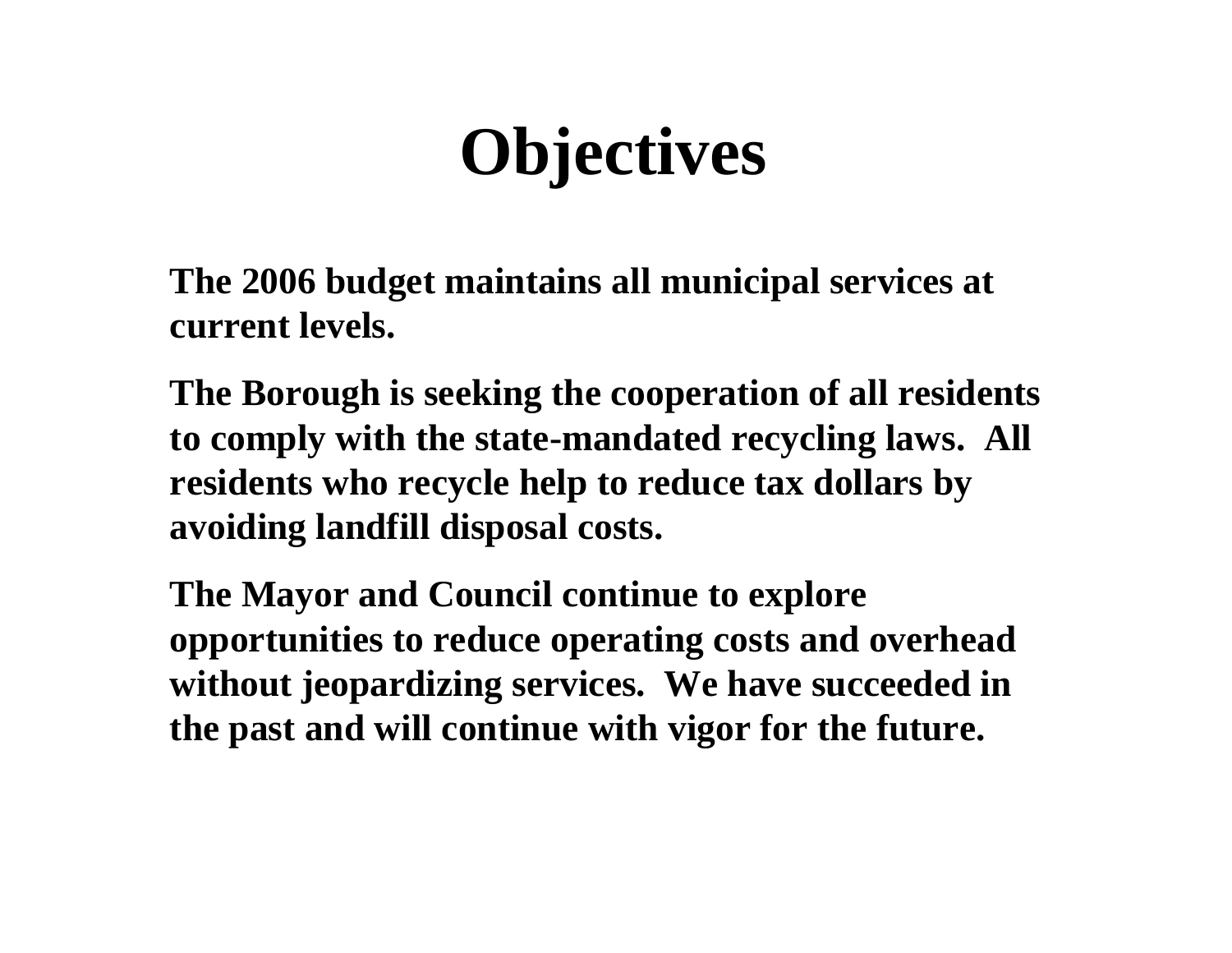# **Future Investment**

**The Mayor and Council are also continuing to invest in our infrastructure by** 

- **Building a much-needed Rescue Squad facility**
- **Funding additional road and infrastructure improvements**
- **Exploring a new Community Center and renovating the Lincoln Gym**
- **Pursuing a unique cogeneration project at the Municipal Center**
- **Energy improvements at Borough Hall and the Fire Department**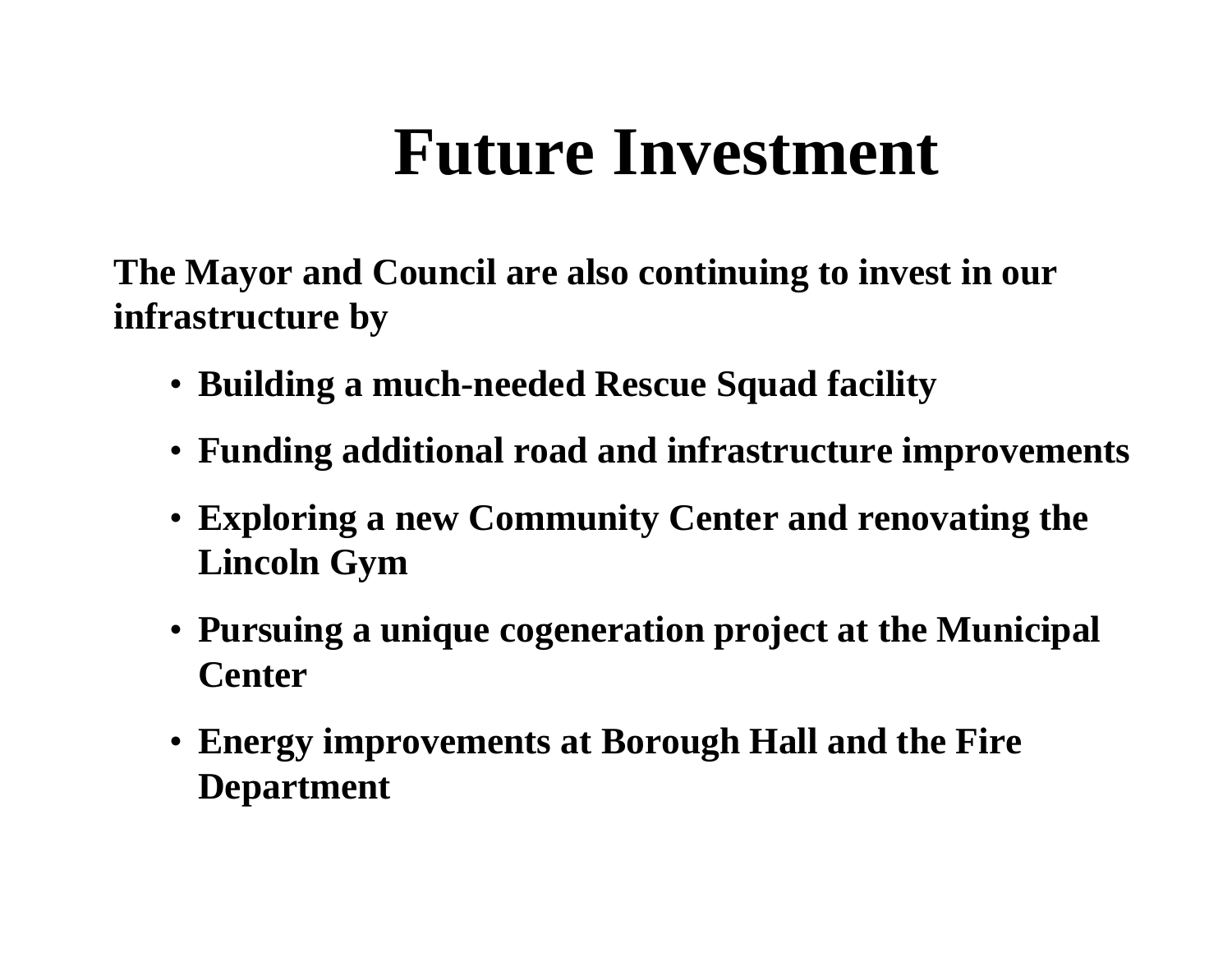### **Municipal Tax Rate**

|                      |                 |               |           | Increase    |               |  |
|----------------------|-----------------|---------------|-----------|-------------|---------------|--|
|                      | 2006            |               | 1999*     |             | $\frac{6}{9}$ |  |
| <b>Taxes</b>         | \$<br>9,223,921 | $\mathbf{\$}$ | 7,823,042 | \$1,400,879 | 17.91%        |  |
| 7 year average       |                 |               |           |             | 2.56%         |  |
| Tax Rate (per \$100) | 0.707           |               | 0.600     | \$0.107     | 17.83%        |  |
| 7 year average       |                 |               |           |             | 2.55%         |  |

#### **Impact on Average Assessed Value Home**

| <b>Assessed Value</b> | \$280,000      |
|-----------------------|----------------|
| <b>2006 Tax</b>       | \$<br>1,979.60 |
| <b>1999 Tax</b>       | \$<br>1,680.00 |
| <b>Tax Increase</b>   | \$<br>299.60   |
| 7 year average        | \$<br>42.80    |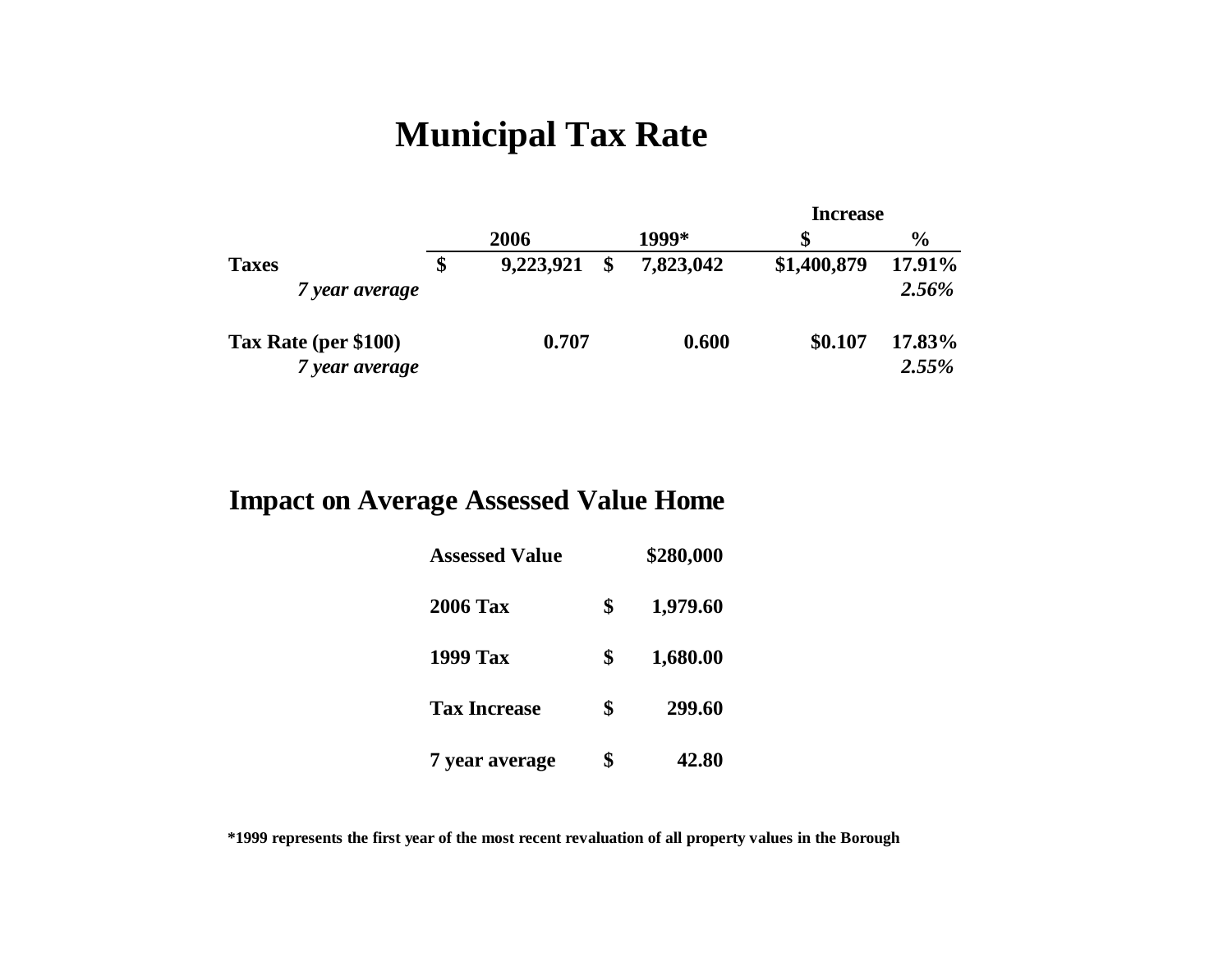#### **APPROPRIATION SUMMARY**

|                                        | 2001          | 2002          | 2003           | 2004          | 2005          | 2006          | <b>Increase</b>  |            |
|----------------------------------------|---------------|---------------|----------------|---------------|---------------|---------------|------------------|------------|
| <b>Description</b>                     | <b>Budget</b> | <b>Budget</b> | <b>Request</b> | <b>Budget</b> | <b>Budget</b> | <b>Budget</b> | 2006 versus 2005 |            |
|                                        |               |               |                |               |               |               |                  |            |
| <b>SUMMARY</b>                         |               |               |                |               |               |               |                  |            |
| <b>GENERAL GOVERNMENT</b>              | 725,397       | 770,671       | 867,553        | 927,589       | 960,470       | 991,502       | 31,032           | 3.23%      |
| <b>PUBLIC SAFETY</b>                   | 2,465,043     | 2,470,740     | 2,536,845      | 2,707,425     | 2,871,225     | 2,995,815     | 124,590          | 4.34%      |
| <b>PUBLIC WORKS</b>                    | 2,912,565     | 2,822,974     | 3,001,029      | 3,145,230     | 3,245,480     | 3,300,940     | 55,460           | 1.71%      |
| <b>LAND USE &amp; REGULATORY</b>       | 183,682       | 205,199       | 204,823        | 222,922       | 252,450       | 262,803       | 10,353           | 4.10%      |
| <b>PUBLIC HEALTH</b>                   | 91,700        | 99,120        | 99,707         | 123,916       | 101,798       | 107,625       | 5,827            | 5.72%      |
| <b>SOCIAL SERVICES &amp; EDUCATION</b> | 769,537       | 811,518       | 848,397        | 928,205       | 982,230       | 1,056,551     | 74,321           | $7.57\%$   |
| <b>INSURANCE</b>                       | 170,000       | 245,000       | 267,000        | 251,000       | 246,245       | 203,000       | (43,245)         | $-17.56\%$ |
| <b>EMPLOYEE BENEFITS</b>               | 1,087,504     | 1,322,240     | 1,178,286      | 1,319,369     | 1,524,351     | 1,667,090     | 142,739          | $9.36\%$   |
| <b>UTILITIES</b>                       | 503,300       | 465,000       | 481,500        | 531,500       | 520,000       | 529,000       | 9,000            | 1.73%      |
| <b>GRANTS &amp; DONATIONS</b>          | 399,144       | 568,123       | 238,846        | 243,877       | 173,168       | 72,572        | (100, 596)       | $-58.09\%$ |
| <b>CAPITAL IMPROVEMENTS</b>            | 337,570       | 254,055       | 326,000        | 418,000       | 390,000       | 392,500       | 2,500            | $0.64\%$   |
| <b>TAX RESERVES</b>                    | 1,188,893     | 1,205,024     | 1,250,070      | 1,299,228     | 1,333,344     | 1,425,500     | 92,156           | $6.91\%$   |
| <b>DEBT SERVICE</b>                    | 1,566,550     | 1,639,699     | 1,594,157      | 1,631,702     | 1,780,418     | 1,750,192     | (30, 226)        | $-1.70%$   |
| <b>DEFERRED CHARGES</b>                | 0             | $\mathbf{0}$  |                | 51,000        | $\mathbf{0}$  | 18,500        | 18,500           | 100.00%    |
| <b>TOTAL APPROPRIATIONS</b>            | 12,401,085    | 12,879,564    | 12,894,214     | 13,800,962    | 14,381,178    | 14,773,590    | 392,412          | 2.73%      |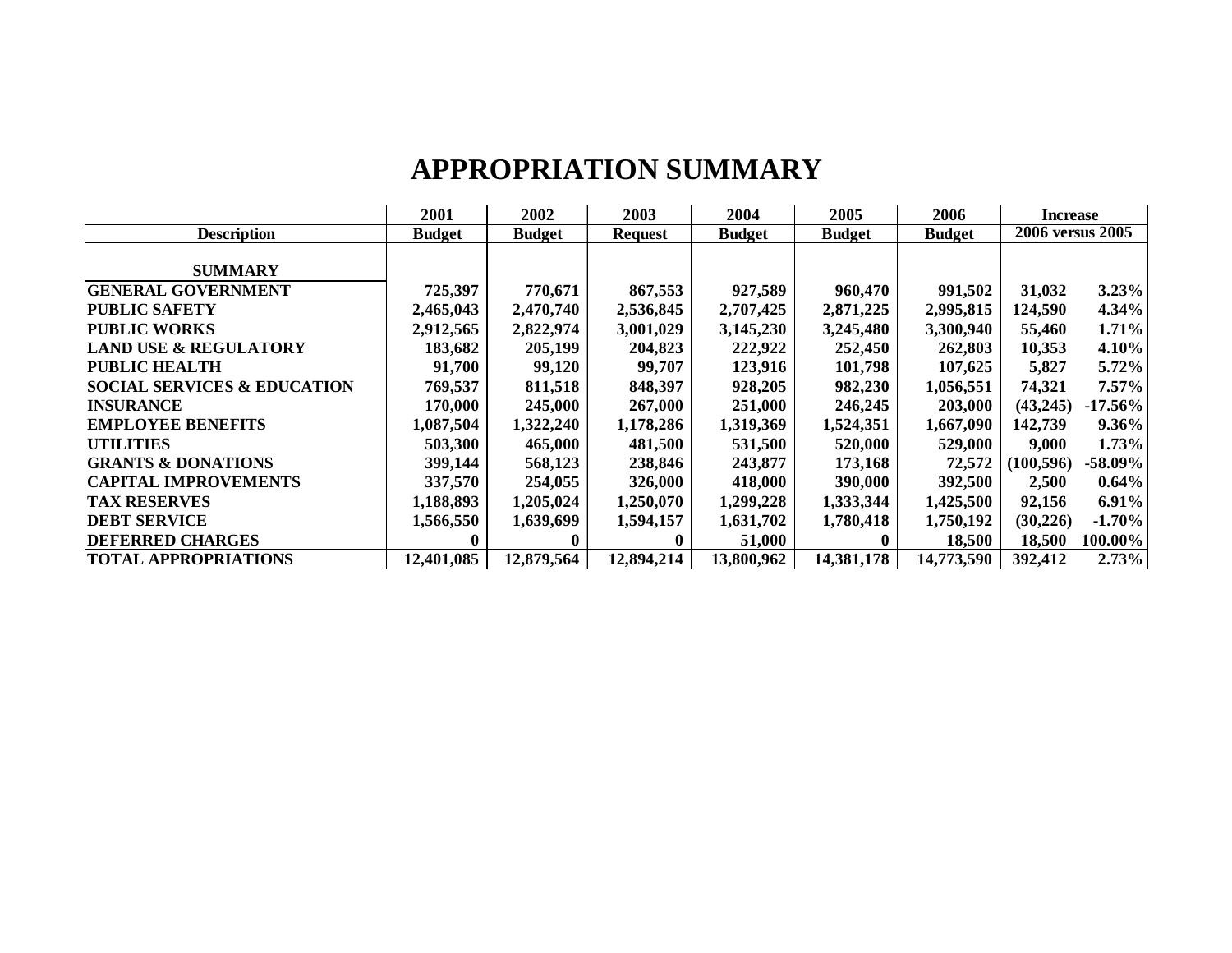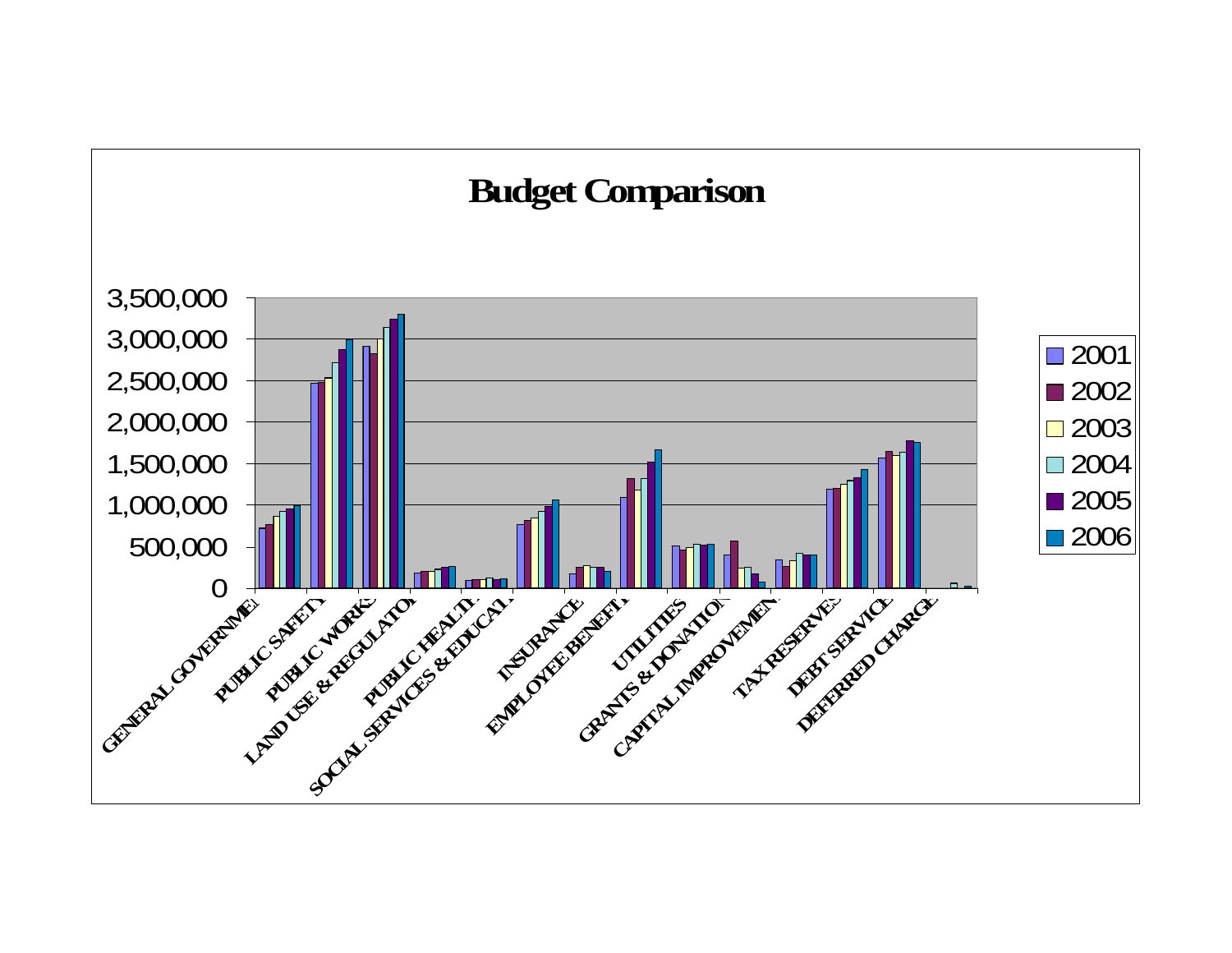### **Component Analysis Municipal Tax Increase**

| <b>Ratables</b>       |                  |                                                                       | <b>Municipal Tax Impact</b> |            |  |
|-----------------------|------------------|-----------------------------------------------------------------------|-----------------------------|------------|--|
| Decrease in Ratables  |                  |                                                                       | 20,539                      | 5.06%      |  |
| <b>Appropriations</b> |                  |                                                                       |                             |            |  |
| Non-Controllable      | <b>Increases</b> | Employee Salaries & Benefits                                          | 352,000                     |            |  |
|                       |                  | <b>Fuel Related Costs</b>                                             | 60,000                      |            |  |
|                       |                  | <b>Library Funding</b>                                                | 77,700                      |            |  |
|                       |                  | Tax Reserves & Tax Appeals                                            | 92,000                      | 483,000    |  |
|                       | Decreases        | Debt Service                                                          | (30,200)                    |            |  |
|                       |                  | Sanitary & Solid Waste Costs                                          | (25,300)                    |            |  |
|                       |                  | Insurance                                                             | (43,200)                    |            |  |
| Controllable          | <b>Increases</b> | <b>Field Maintenance</b>                                              | 20,000                      |            |  |
|                       |                  | Miscellaneous                                                         | 22,600                      |            |  |
|                       | Decreases        | <b>Staff changes and Reclassifications</b>                            | (48,000)                    | (32,900)   |  |
|                       |                  | Capital Imrpovements                                                  | (27,500)                    |            |  |
|                       | <b>Net</b>       |                                                                       | 450,100                     | 110.96%    |  |
| <b>Revenues</b>       |                  | <b>Increase from Prior Year Operations</b>                            | (65,000)                    | $-16.02\%$ |  |
|                       |                  | <b>Total Amount to be Raised By Taxation for Municipal Operations</b> | 405,600                     | 100.00%    |  |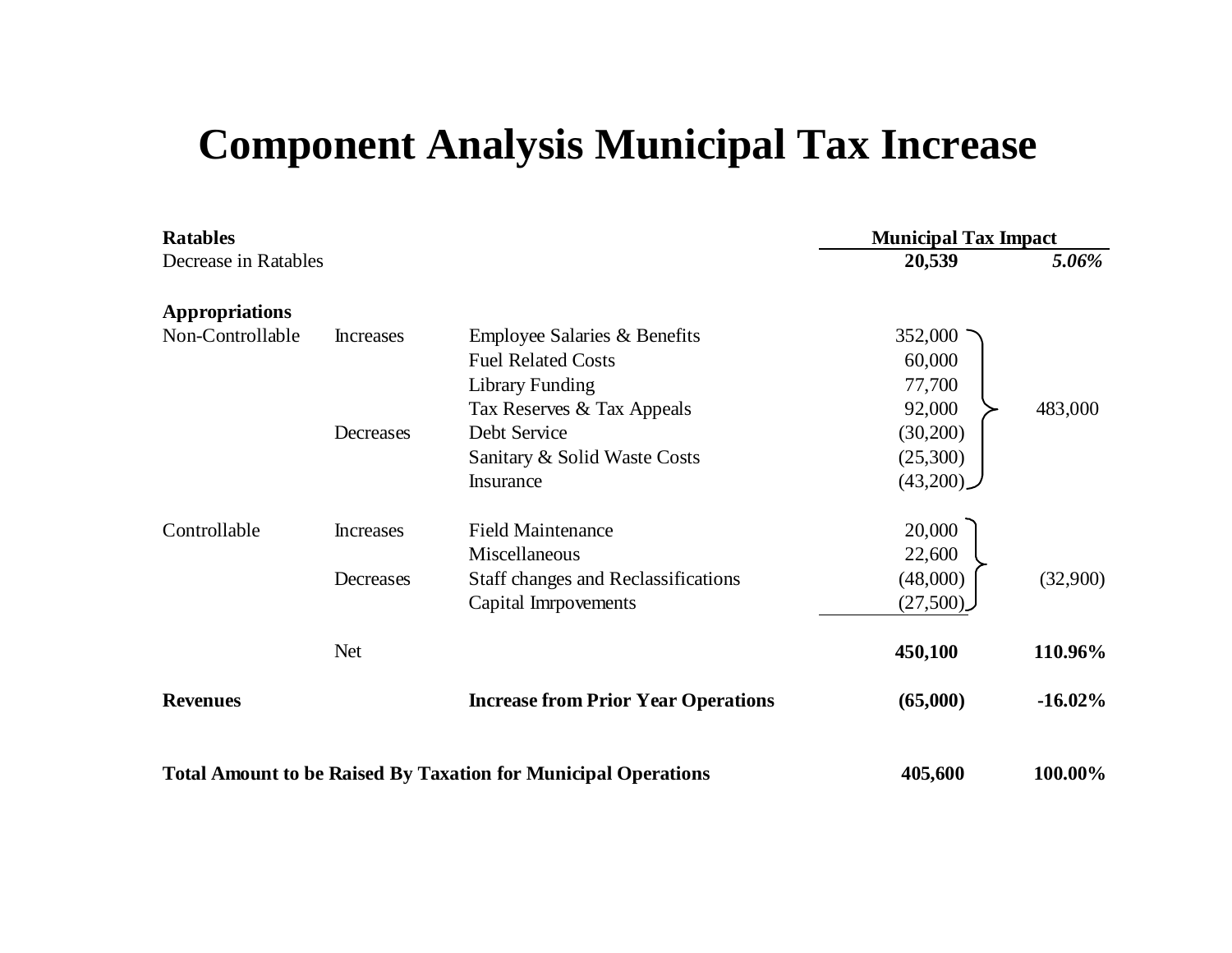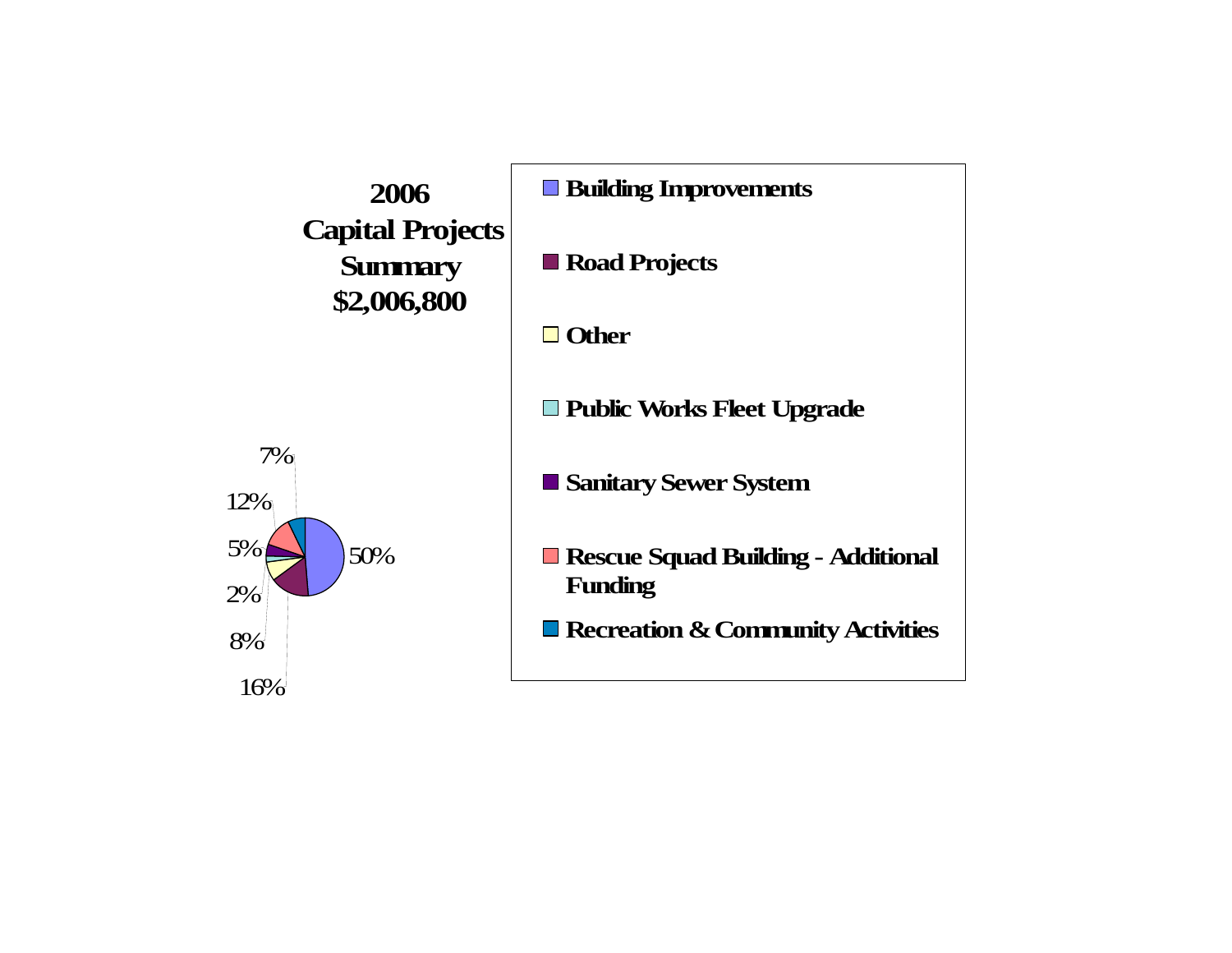### **Capital Projects 2006**

| <b>Project Name</b>                        | <b>Estimated Cost</b> | <b>Funding Source</b>   |         |
|--------------------------------------------|-----------------------|-------------------------|---------|
| Road Projects                              | 325,000               | <b>State Grants</b>     | 170,000 |
|                                            |                       | <b>Future Debt</b>      | 30,000  |
|                                            |                       | <b>Operating Budget</b> | 125,000 |
| <b>Sanitary Sewer System</b>               | 100,000               | Future Borough Debt     |         |
| <b>Public Works Fleet Upgrade</b>          | 47,000                | Future Borough Debt     | 47000   |
| Recreation & Community Activities          | 146,500               | Future Borough Debt     | 99,750  |
|                                            |                       | <b>County Grant</b>     | 46,750  |
| Police & Emergency Management              | 21000                 | Future Borough Debt     |         |
| <b>Building Improvements</b>               | 980,000               | Future Borough Debt     | 760,000 |
|                                            |                       | Federal & State Grants  | 220,000 |
| Rescue Squad - Completion Financing        | 250,000               | Future Borough Debt     |         |
| <b>Fire Department Energy Improvements</b> | 35,000                | Future Borough Debt     |         |
| <b>Technology Upgrades</b>                 | 102,300               | Future Borough Debt     | 82,300  |
|                                            |                       | <b>Operating Budget</b> | 20,000  |
| <b>Total</b>                               | \$<br>2,006,800       |                         |         |